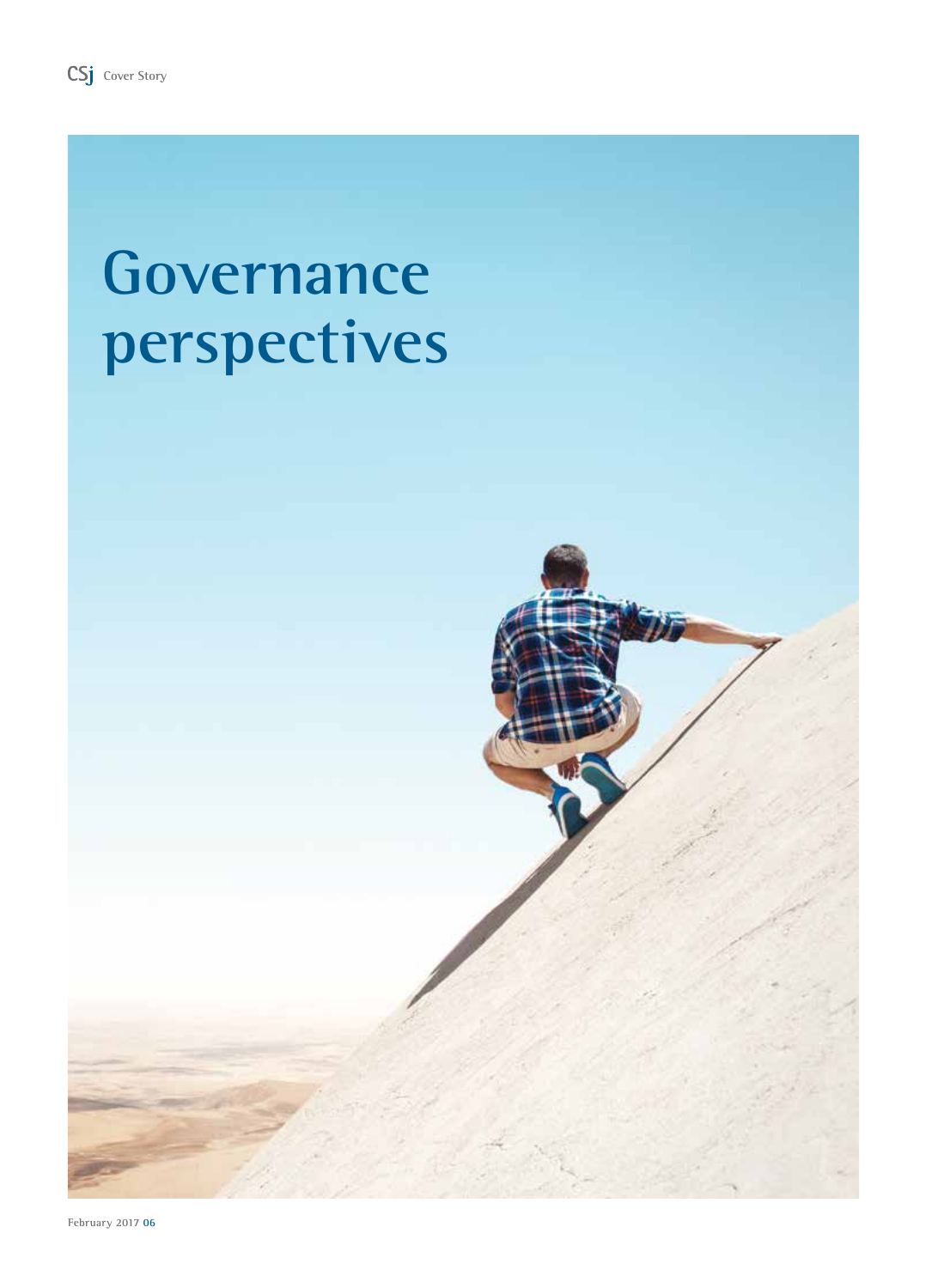Corporate governance practices vary internationally, but is a global consensus emerging on corporate governance best practice? Moreover, how will the changing attitudes to governance affect the company secretary role? Edward Speed, the London-based Chairman; and Alice Au, the Hong Kongbased director; of the global executive search and leadership consulting firm Spencer Stuart, give a global and a local perspective on these questions.

**T here used to be an assumption that corporate governance standards would converge around the world on the back of globalisation, but many differences still remain in the way different jurisdictions approach governance issues – do you think a global consensus is emerging on corporate governance best practices?** 

**ES:** 'I think we have to recognise that there are different mixes of public companies and private companies in various geographies, and that many listed companies have a controlling shareholder – that is true in Hong Kong for example – and that does impact on governance. However, I do think there are three generally accepted principles of good governance coming through which are relevant wherever companies are based.

One of these principles is that of independence: are all shareholders' interests being protected by a board of directors? We have seen an increasing focus, certainly in the US and here in the UK, on the real independence of board directors. Secondly, I think there has also been a focus on boards taking a longerterm view of the objectives and the strategic direction of the company. This is a reaction against 'short termism' that companies are often accused of. Thirdly, I think people are increasingly seeing the need for a separation of the chairman and the CEO roles. This is a little more contentious, certainly in the US, but we have seen convergence towards this.

Companies are either separating the roles, or, in the case of the US, they are strengthening the position of the lead independent director so that there is a strong counter-balance to the executive power of the combined chairman and CEO role.

In addition to these three themes coming through, I think generally, globally there is also a recognition that some limits to board tenure are required. This links to independence in that independence only lasts so long – directors who have been on the board for 20 years can be perceived as having "gone native".

**Looking at the situation here in Hong Kong, would it be fair to say that some of the principles you mention – the separation of the chairman and the CEO roles and the need for independent directors in particular – have met some resistance?**

**AA:** 'We would be the first to say that one

size does not fit all as far as corporate governance is concerned. That has to do with the different regulations, as well as the different shareholding structures in different jurisdictions. But here in Hong Kong and China, I don't think there is resistance to having independent directors. The listing rules in Hong Kong make it very clear that a third of the board needs to be independent and that there needs to be at least three independent directors on the board – and all companies are complying with that.

There is more of a grey area when you come to define independence, of course. The Stock Exchange has a definition of independence but the grey area really comes when you get to issues such as the one Edward was just referring to – the need for term limits. Now, when an individual has been on the board for a long time, we often hear the argument that the individual is very independent-

# **Highlights**

- perceptions of good governance will vary according to the varying requirements of investors and as a result of different regulatory and shareholding structures
- while there is no one size fits all in governance, there is a consensus building around the basic principles of good governance
- these principles include the need for genuinely independent directors, the need for longer-term planning and the preference to separate the chairman and CEO roles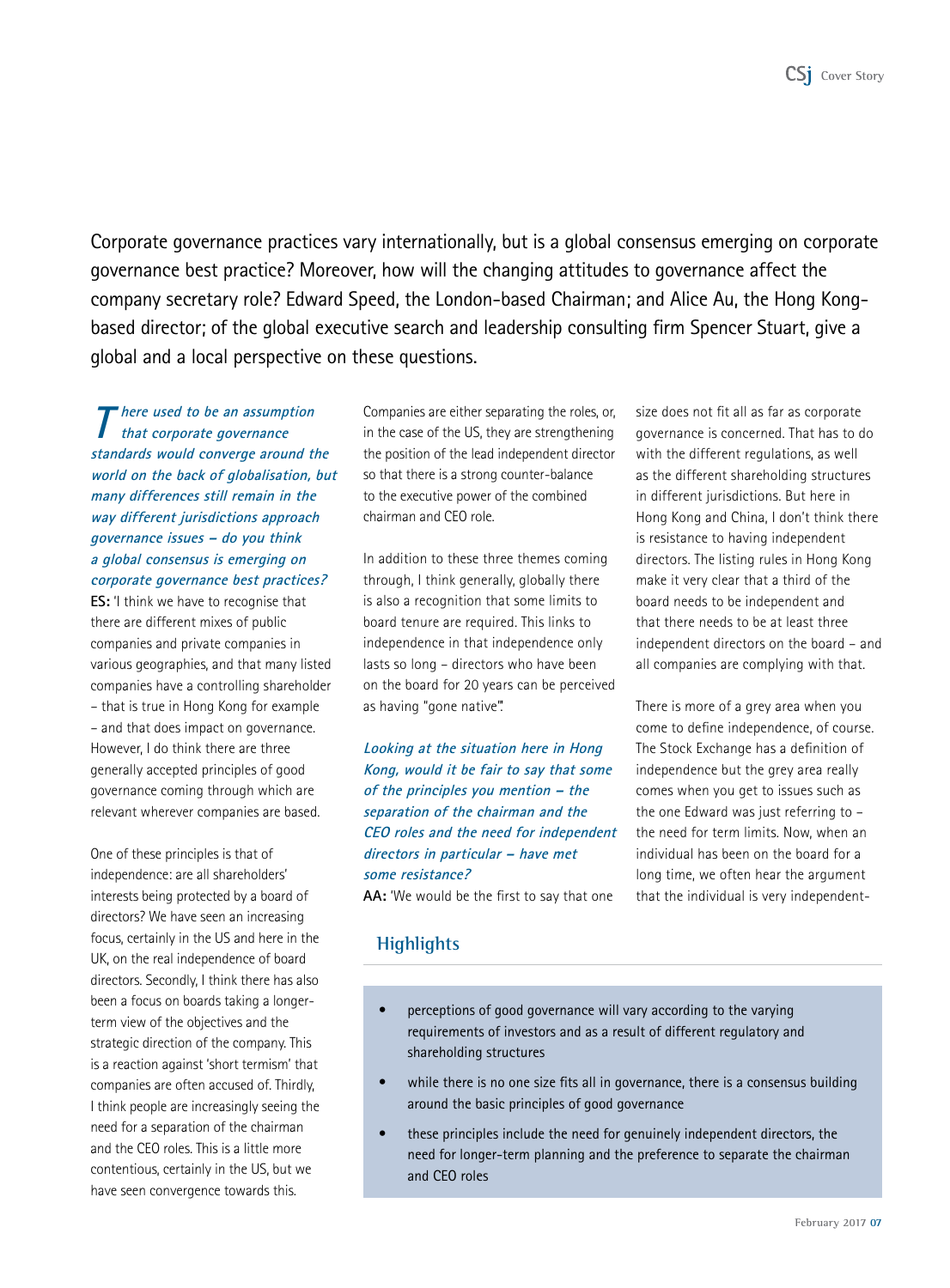# CS<sub>1</sub> Cover Story

# $\overline{\mathbf{A}}$

**I don't think there is something we could call perfect corporate governance, though there will be common themes – such as the need for transparency and independence – which investors, no matter where they are from, will want** 99

Alice Au, Director, Spencer Stuart



minded so there shouldn't be a problem. We accept that there will sometimes be exceptions, but as a general rule term limits are a good thing because they revitalise the board.

I would add that where our clients have listed subsidiaries outside of Hong Kong, in London or in the US for example, they are facing shareholders who are increasingly asking about the independence of their directors. I have a case that we are working on where the overseas shareholders are asking whether directors who have been on the board for 10 years can still be considered independent. So shareholders do look at this issue, they will question it at the subsidiary level and then at the group level as well. So I think this plays a part in changing attitudes. If shareholders ask these questions often enough, companies come to realise that, even though it may not be a legal requirement, having term limits is part of good governance. I am seeing this here in Hong Kong and I think it also applies to Greater China companies as well.'

**ES:** 'I think that corporate governance is a journey and Hong Kong has come a long way. I don't think we want to be demonising very successful Hong Kong businessmen and women who hold combined chairman and CEO positions. All we have to make sure is that we have strong independent oversight of the executive. That could be carried out by a highly respected director who would be seen as holding executives, including the chairman and CEO, accountable. In a way we would rather have that than having someone made chairman and the previous chairman/CEO going on as before.'

## **Could we turn to board evaluation. Are you seeing more acceptance of this as a good governance practice globally?**

**ES:** 'It was Socrates who said "the unexamined life is not worth living". I think all boards should from time to time stop and think about how effective they are and examine the way they work. That is part of good corporate governance. We have a rule in the UK that a review should be undertaken every year and every third year it should be done with an external independent party.

I think there is a strong role for the corporate secretary to play here; on my board the corporate secretary undertakes the annual survey of my directors. We have a pretty vigorous process which includes peer evaluation. I think that is a good thing to do so that the chairman can give feedback to individual directors on how they are performing in the eyes of their peers. This includes an evaluation of how the chairman is performing in his role, so I have the same thing done to me.

Of course, we have the role of the senior independent director on British boards and that person, together with the corporate secretary, plays an important role in effecting board evaluations. I think that is good corporate practice and it is very prevalent now in continental Europe, as well as here in the UK. Increasingly we are seeing externally facilitated board evaluations in the US as well.'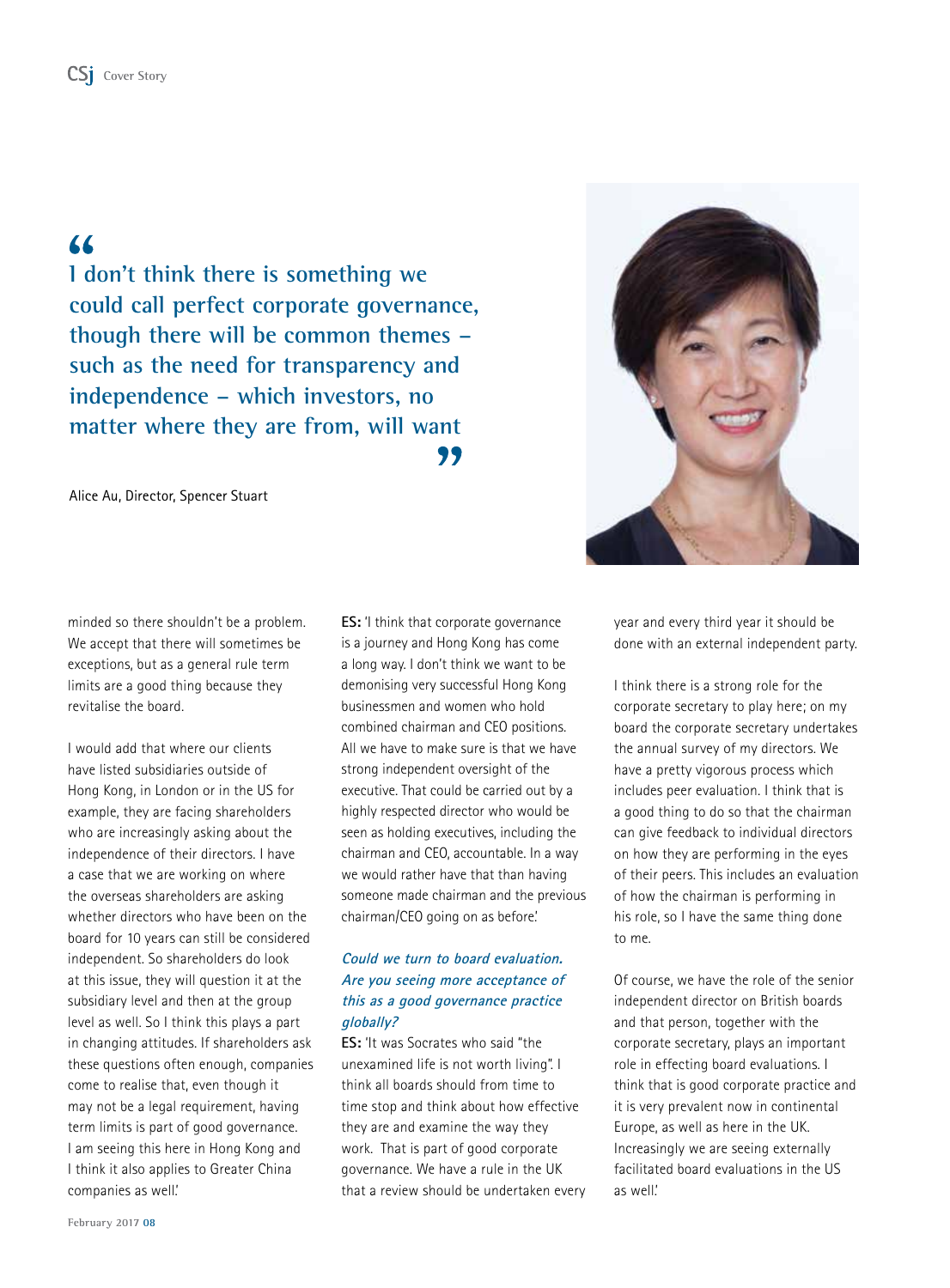#### **Why do you think board evaluation, at least in terms of a formal process, is still relatively rare in Hong Kong?**

**AA:** 'We highly recommend that boards take this up and there have been more board evaluations in Hong Kong since the Stock Exchange made it a Recommended Best Practice in the Corporate Governance Code. Our 2015 Board Index found that 21% of Hang Seng Composite LargeCap Index (HSLI) companies are now doing board evaluations. Of those companies only 8% engaged an external facilitator, but, as Edward was saying, Hong Kong boards are on a journey. Doing an internal evaluation is a first step and still gives a health check for your board.

The number one reason many companies are not engaging external facilitators is that they are still thinking about the cost. We would argue that this cost is relatively low and it is an investment in your board – if you do an assessment of your executive level why don't you also do an assessment of your board?

I think another factor is the reluctance to open up the company to an outside party. This is a common concern where the chairman is the owner/founder of the business. The companies that are getting external facilitators are usually the companies with a more diversified ownership and it is often the independent non-executive directors (INEDs) in these companies who are advocating it because they have seen the benefits on the other boards they sit on. So I think that this will be an evolution and it will also be an area where the company secretary, together with the INEDs, can be an advocate. For a small cost you obtain rich data on the health or otherwise of the board.'

# **We have discussed the signs of convergence towards key governance principles – where do you think this is going to take us? If we have this conversation again in 20 years time will the best practices of today have been universally adopted?**

**AA:** 'I don't think there is something we could call perfect corporate governance, though there will be common themes – such as the need for transparency and independence – which investors, no matter where they are from, will want.'

**ES:** 'I think we should look at this from the other end of the telescope. We should look at the sources of capital and what are the owners of that capital require in terms of governance. The big institutional shareholders, such as the pension funds, want companies to behave in a certain way and have their own reporting requirements. The sovereign

wealth funds and private equity owners will have different requirements. The state-owned enterprises in China have a different source of capital and will be subject to different expectations. So I think there will be parallel regimes dependent on the requirements of the sources of capital. You will have US pension funds wanting, wherever they invest in the world, to have an "all the bells and whistles" form of governance, while others might be happy with a more streamlined version. Now, it is a bit like a country, you get the constitution and the political environment that you deserve in a way. I really don't think there is a one size fits all and that will be the case in 20 years' time.'

**Could we turn to the role of the company secretary? Company secretaries are increasingly relied on as advisers to the board and as a** 

# **Insights into the company secretarial role**

The interviewees work closely with company secretaries both here in Hong Kong and globally. Their insights into the nature of the company secretarial role include:

- it is a role that is critical to the smooth functioning of the board
- the responsibility to keep directors informed is critical because good decision making is impossible without a good debate based on facts
- practitioners need to have active engagement with all of the directors, in particular providing the vital connectivity between the executives and the non-executives
- the company secretary is often the repository of institutional knowledge and continuity in an organisation as directors come and go
- the role calls for high standards of integrity in order to build trust
- to get to the top of the profession, practitioners need to have good soft skills as well as the requisite technical knowledge
- these skills include: discretion, judgement, a high EQ and good interpersonal skills to assist the chairman in navigating ever-changing board dynamics.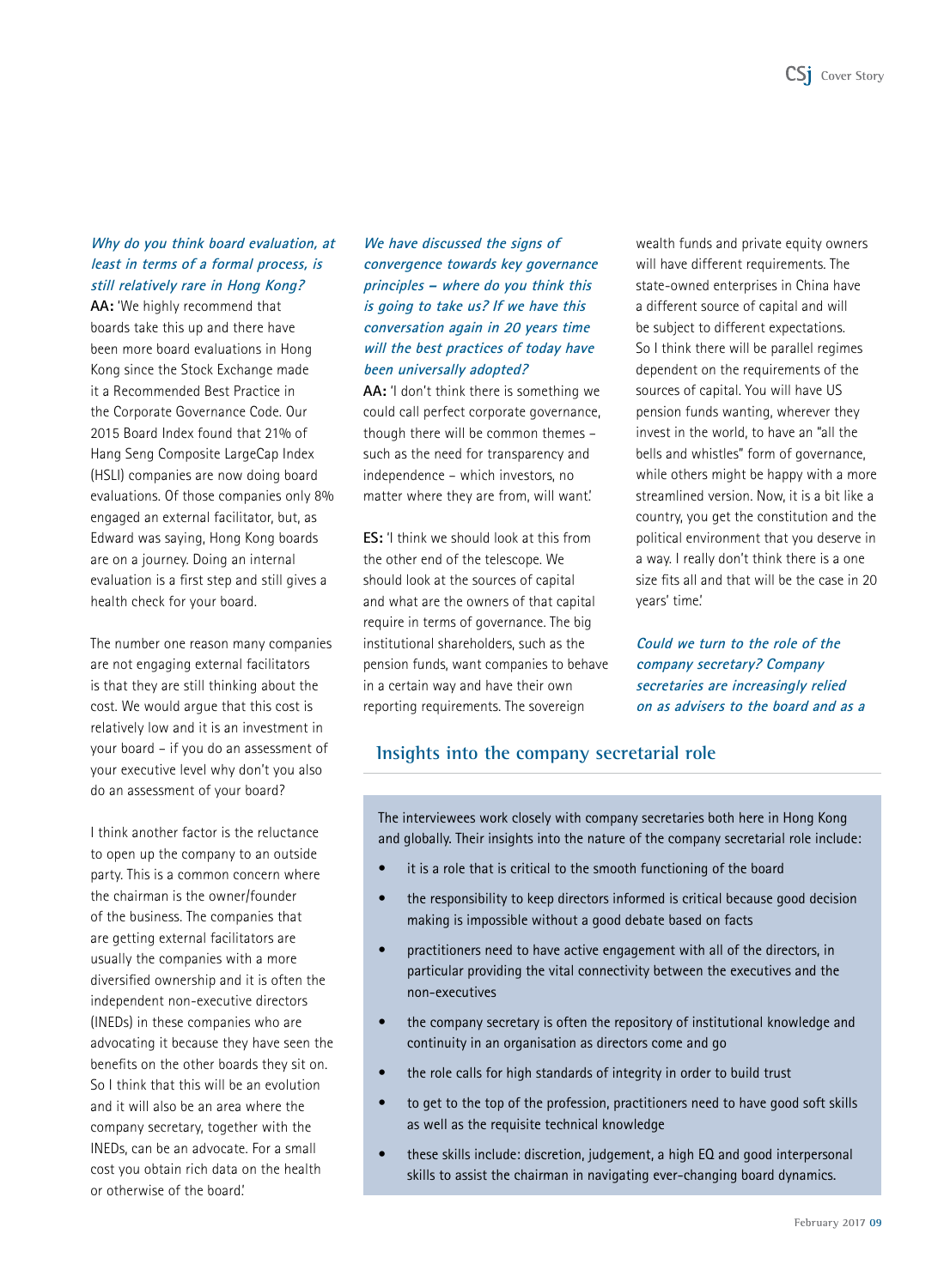# CS<sub>1</sub> Cover Story

# $\overline{4}$

**[the corporate secretary is] playing a much more active role in facilitating best decision making in boards as part of the triumvirate of the chairman, the CEO and the corporate secretary** 99

Edward Speed, Chairman, Spencer Stuart



#### **governance gatekeeper – what's your view on how the role has changed, and how it will change in the years ahead?**

**ES:** 'I think that journey will continue, moving from a purely administrative and back office role to playing a much more active role as part of the triumvirate of the chairman, the CEO and the corporate secretary facilitating best decision making in boards. And that calls for much more active engagement with all of the directors. In particular, it calls for more active liaison and vital connectivity between the executives and the non-executives. It's a role that is critical to the smooth functioning of the board and it calls for very special skills. It's all about discretion, touch, judgement and having very high standards of integrity because if you don't have that you can't build trust.

Corporate secretaries can be in an invidious position because while they are on the company payroll, they are primarily aligned with the chairman.

The role calls for very high levels of moral fibre and backbone. The corporate secretary is also a real repository of institutional knowledge and continuity. Directors come and go, chairmen come and go, but the corporate secretary can be a constant.'

**AA:** 'I think if you look at the really good corporate secretaries among the Hang Seng Index companies in Hong Kong, they have a trusting relationship with the chairman, they have that touch and discretion, that understanding of the business and that EQ that Edward was talking about. I think this is where The Hong Kong Institute of Chartered Secretaries (HKICS) has an important role – the HKICS can help to build the soft skills of the next generation coming through and help them recognise the full potential of the role.'

**Could we go deeper into the company secretarial role in board support, in particular facilitating effective decision making? That can be a tricky area because, as you both mention,** 

#### **it takes a great degree of tact and people skills.**

**ES:** 'Directors are feeling more and more, as they should do, their fiduciary responsibilities and they feel they need to engage much more than they used to in the past with the company's business. Now some very big companies, Shell for example, have a corporate board office that arranges inductions for newly appointed directors, provides information to directors and helps them with additional data if they want to go deeper into a particular issue.

I think that trend is going to grow as well, and corporate secretaries, with the agreement of their chairman, need to be ensuring that individual directors are as effective as they can be. Obviously without "leading the witness" in a particular way but to offer information. It is really critical because you can't get good decision making unless you have good debate based on facts and rigorous data. My corporate secretary will go to a board director and say "it doesn't sound like you really understood all the issues"